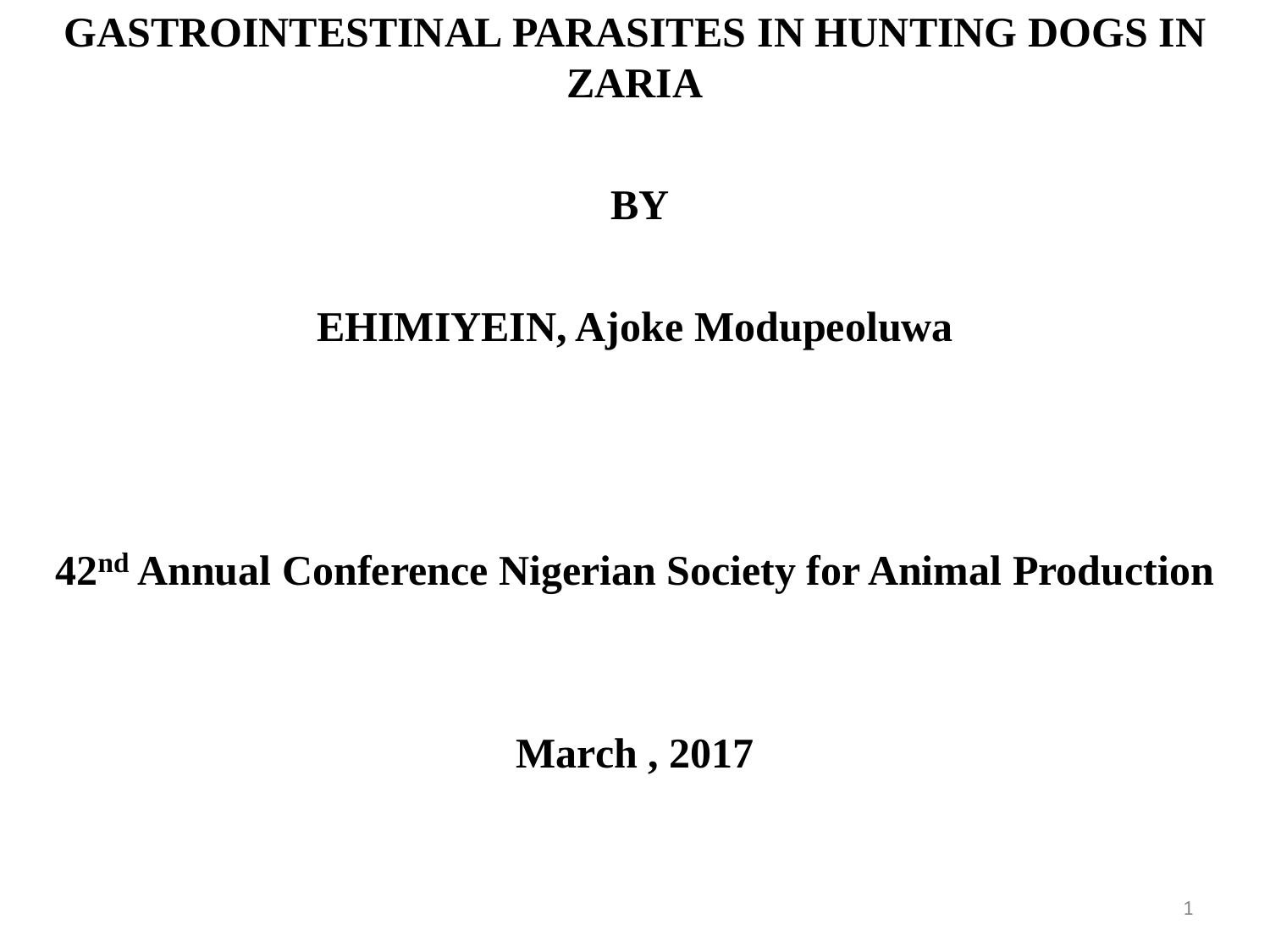#### **INTRODUCTION**

Dogs perform a range of cultural, social and economic functions in the society.

 $\blacktriangleright$ They are kept as pets and companions, for hunting, as guards, working animals, for food, or commercial purposes

 $\triangleright$  Wildlife hunting is presumed to have dated back to the time of human evolution (Lawal *et al.,* 2013).

Hunting was a crucial component of hunter-gatherer societies before the domestication of livestock and the dawn of agriculture, beginning about 11,000 years ago.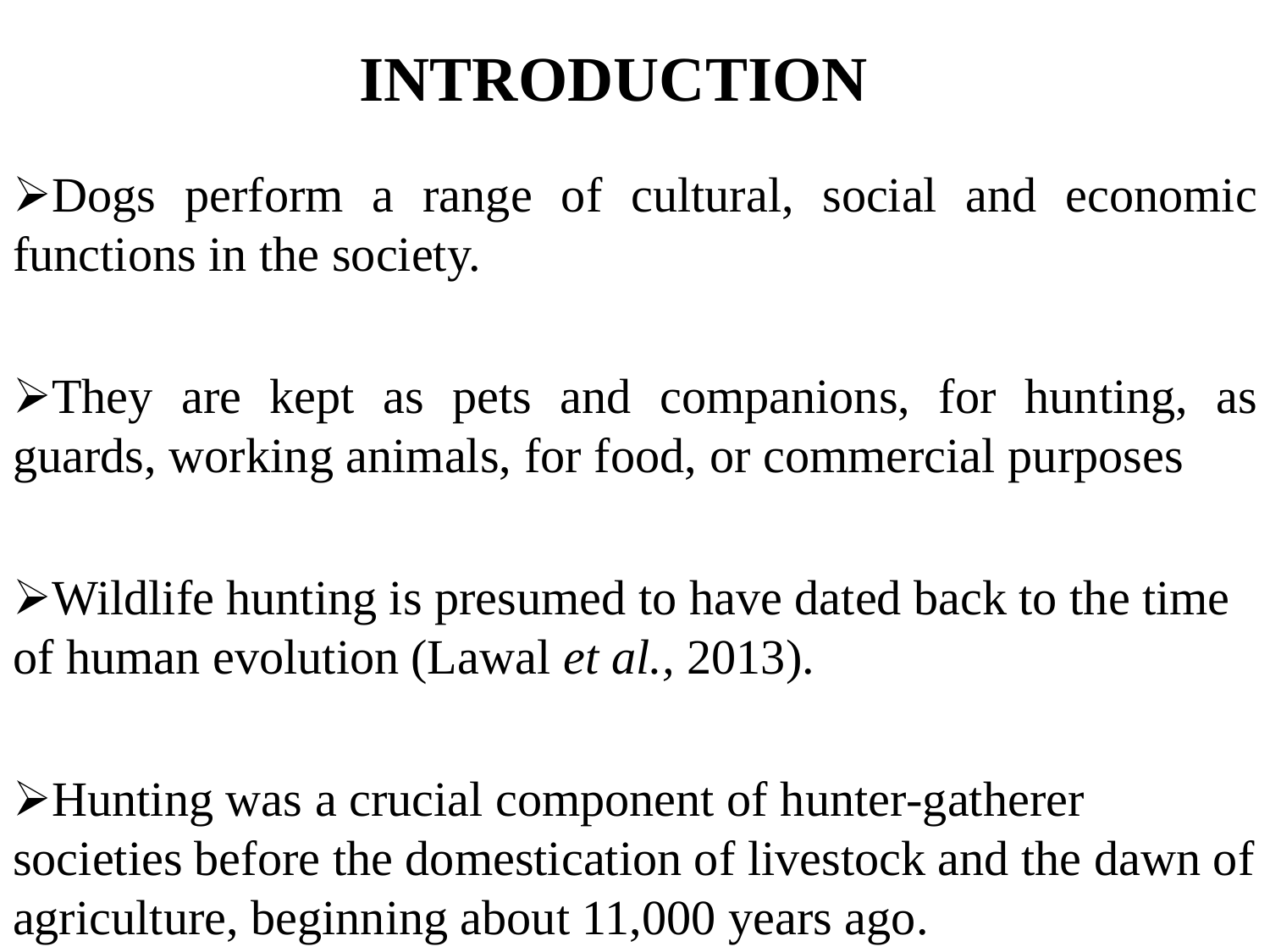### **INTRODUCTION**

- Parasitic diseases account for important health hazard in humans and animals around the globe (Panigrahi *et al.*, 2014).
- Dogs are known to be infected by different gastrointestinal parasites.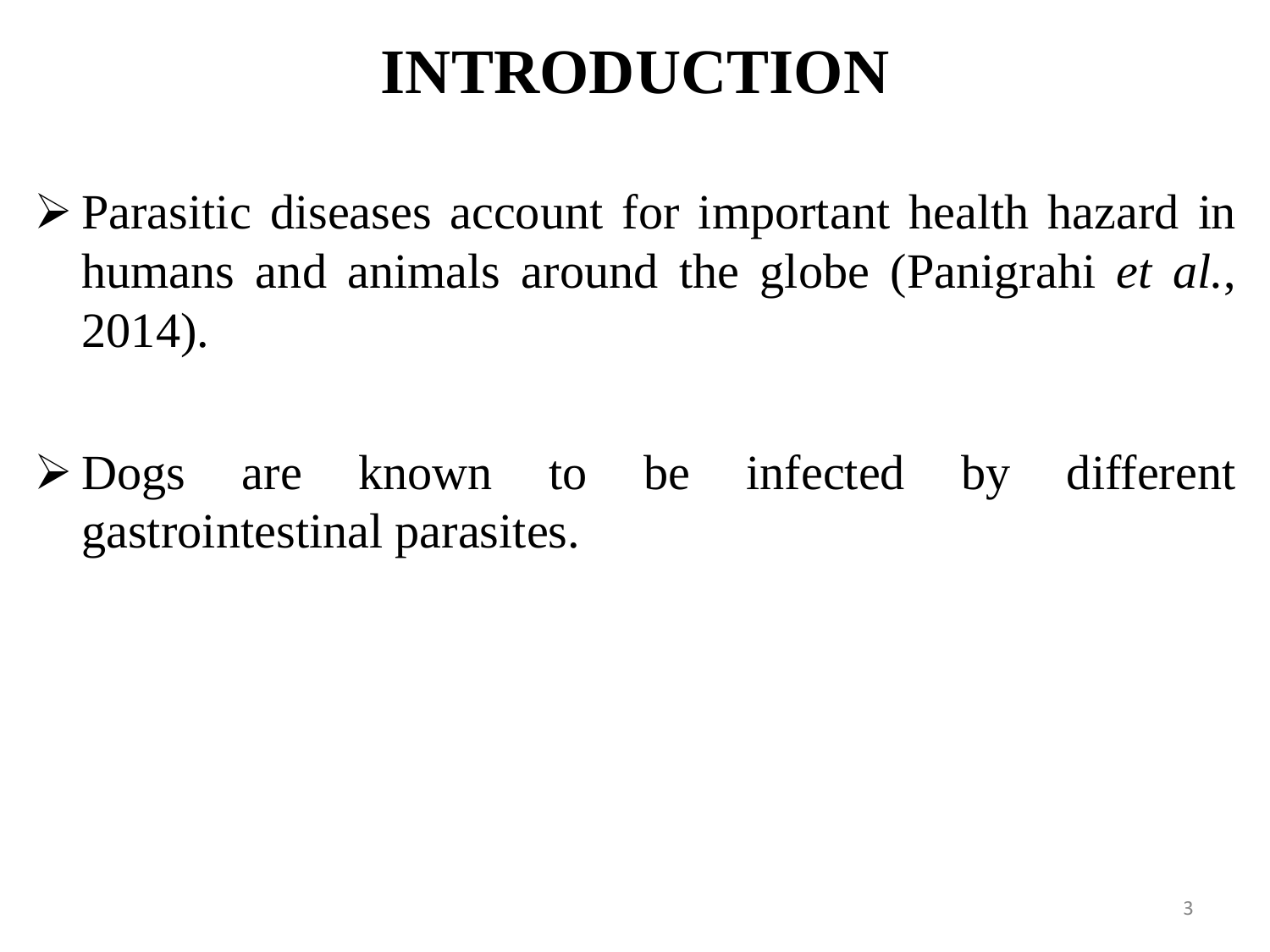# **INTRODUCTION CONT'D**

 $\triangleright$  Gastrointestinal helminthiasis is the most commonly encountered disease in dogs and also acts as a major constraint in dog rearing across the globe (Traub *et al.,* 2007).

 Despite the beneficial effects of keeping dogs, close bonds of dogs and humans remain a major threat to public health.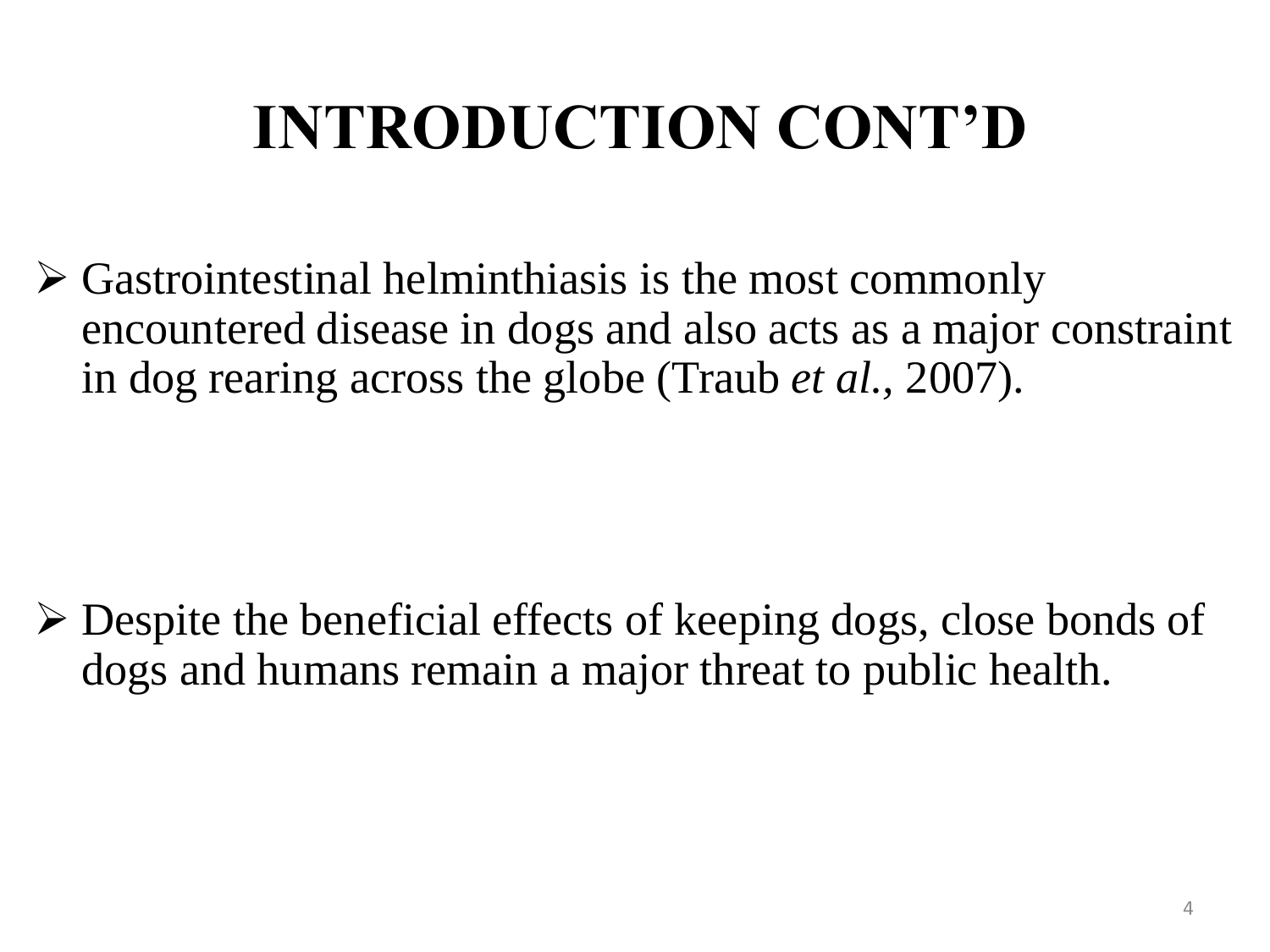#### **STATEMENT OF RESEARCH**

 Parasitism is the most commonly encountered disease in dogs all over the world (Dejene *et al.,* 2013)

 $\triangleright$  The prevalence of parasites considerably varies from one region to another (Robertson et al., 2000).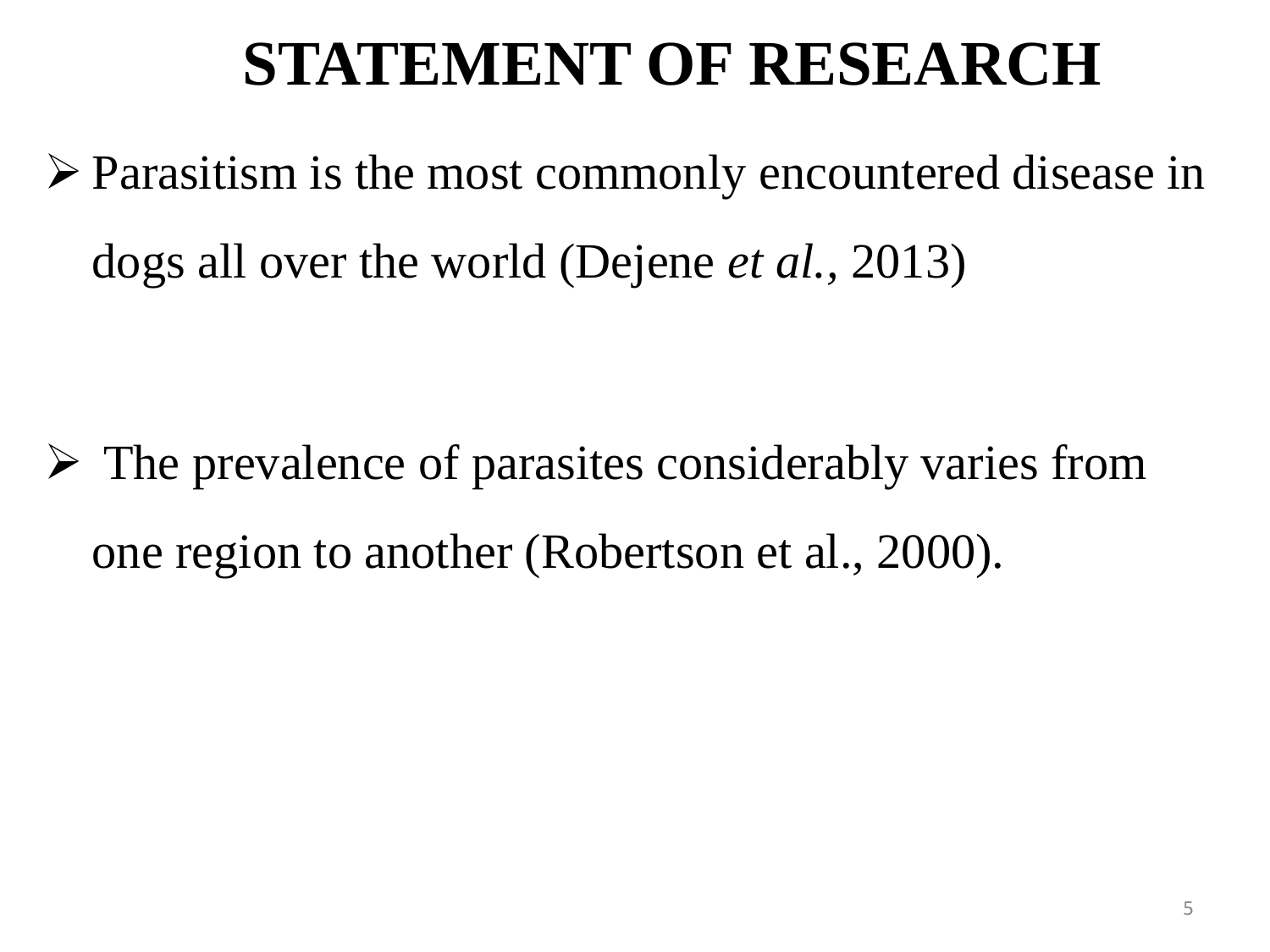### **STATEMENT OF RESEARCH**

 $\triangleright$  The unwholesome attitude of hunters during hunting, competing for dirty streams of water and food with their dogs (Lawal *et al*., 2013) leaves them vulnerable to a diverse range of parasites of medical and veterinary importance.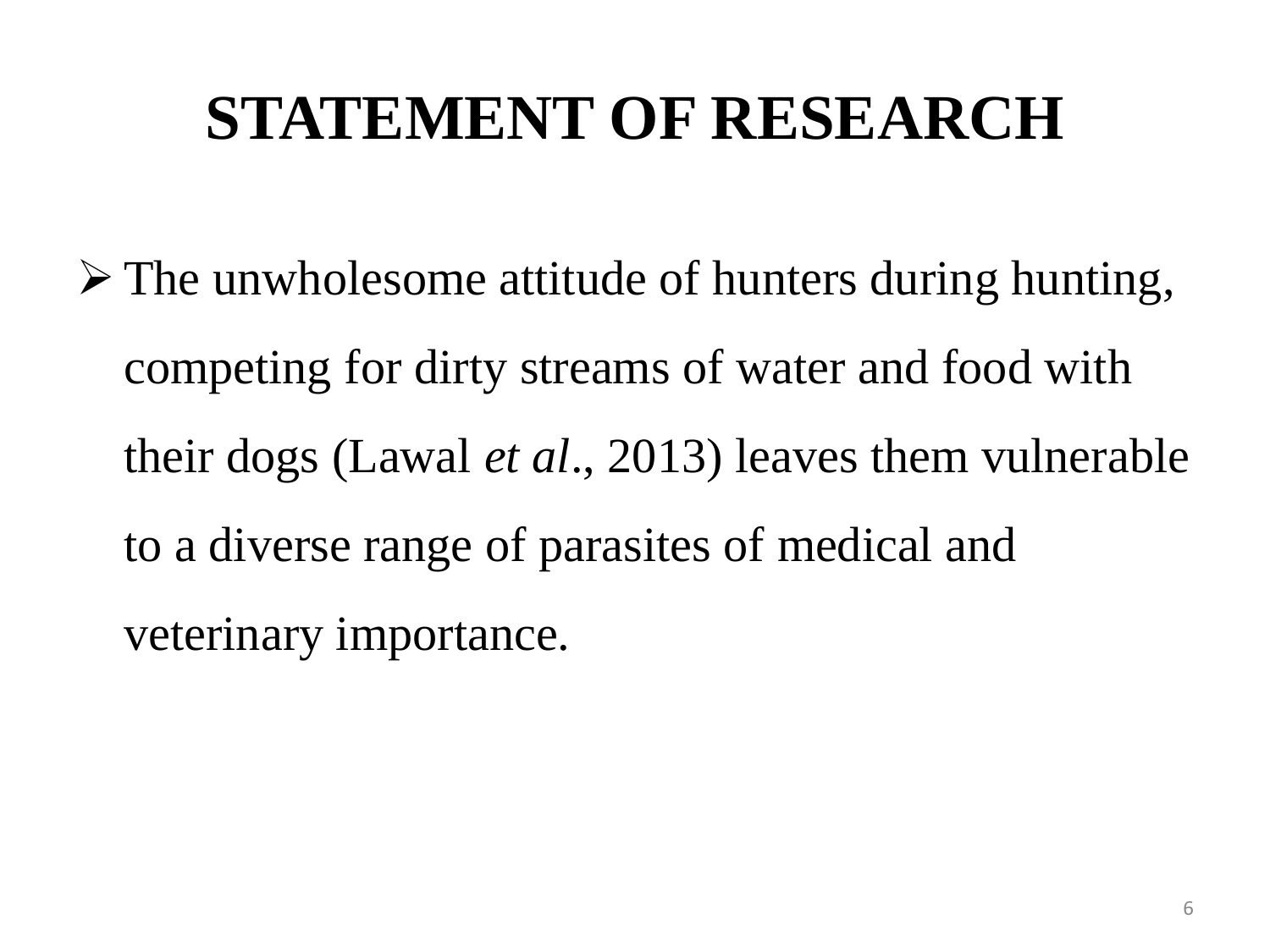#### **JUSTIFICATION**

 Understanding the epidemiology of canine gastrointestinal parasites is important for control program

 Paucity of information on the prevalence of gastrointestinal parasitism among hunting dogs in Zaria

 Clinical laboratory evaluation of faeces from hunting dogs may provide a useful means of diagnosis especially in asymptomatic dogs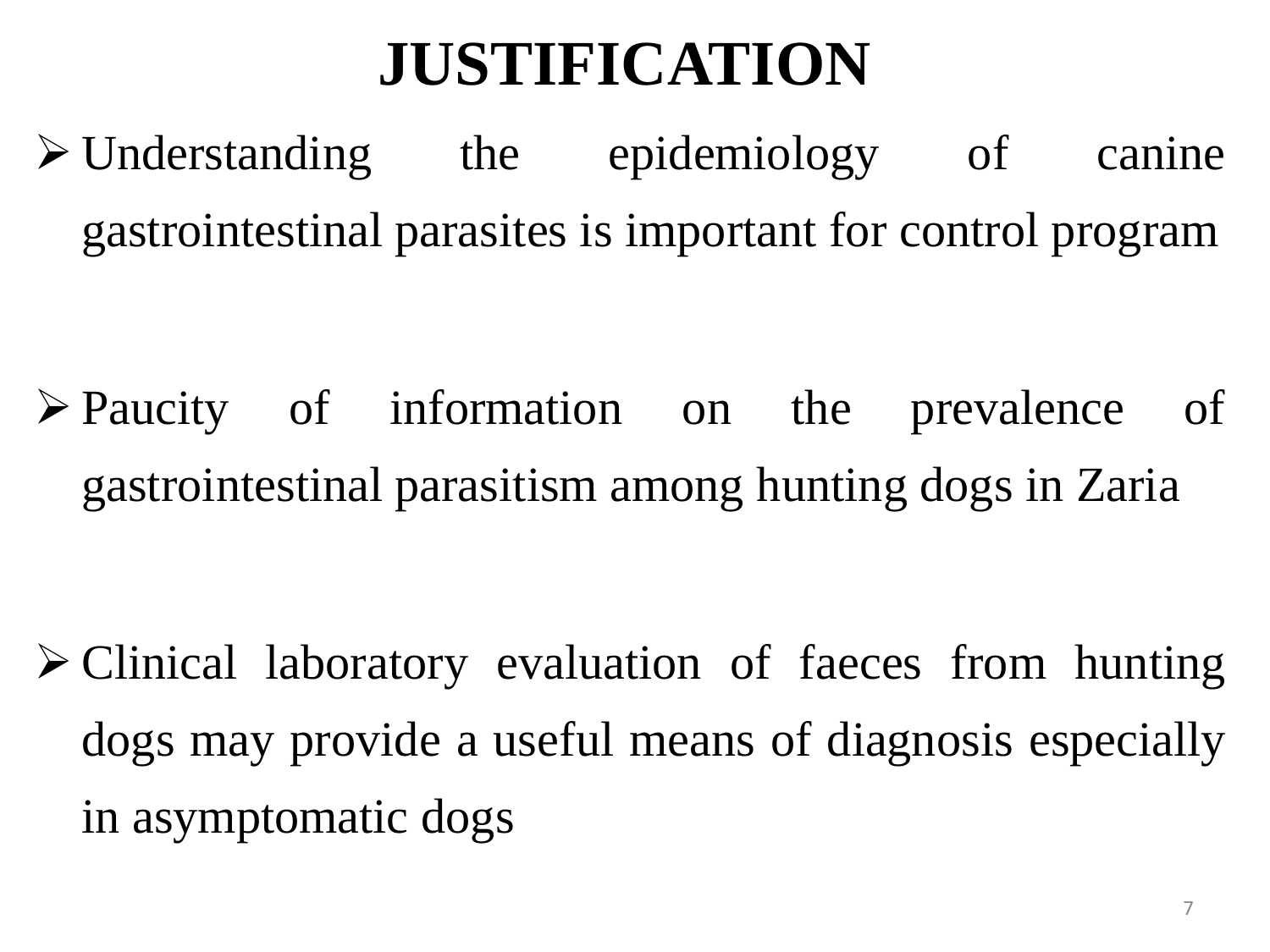## **AIM OF THE STUDY**

 $\triangleright$  Investigate the prevalence of gastrointestinal parasites infection among hunting dogs in Zaria.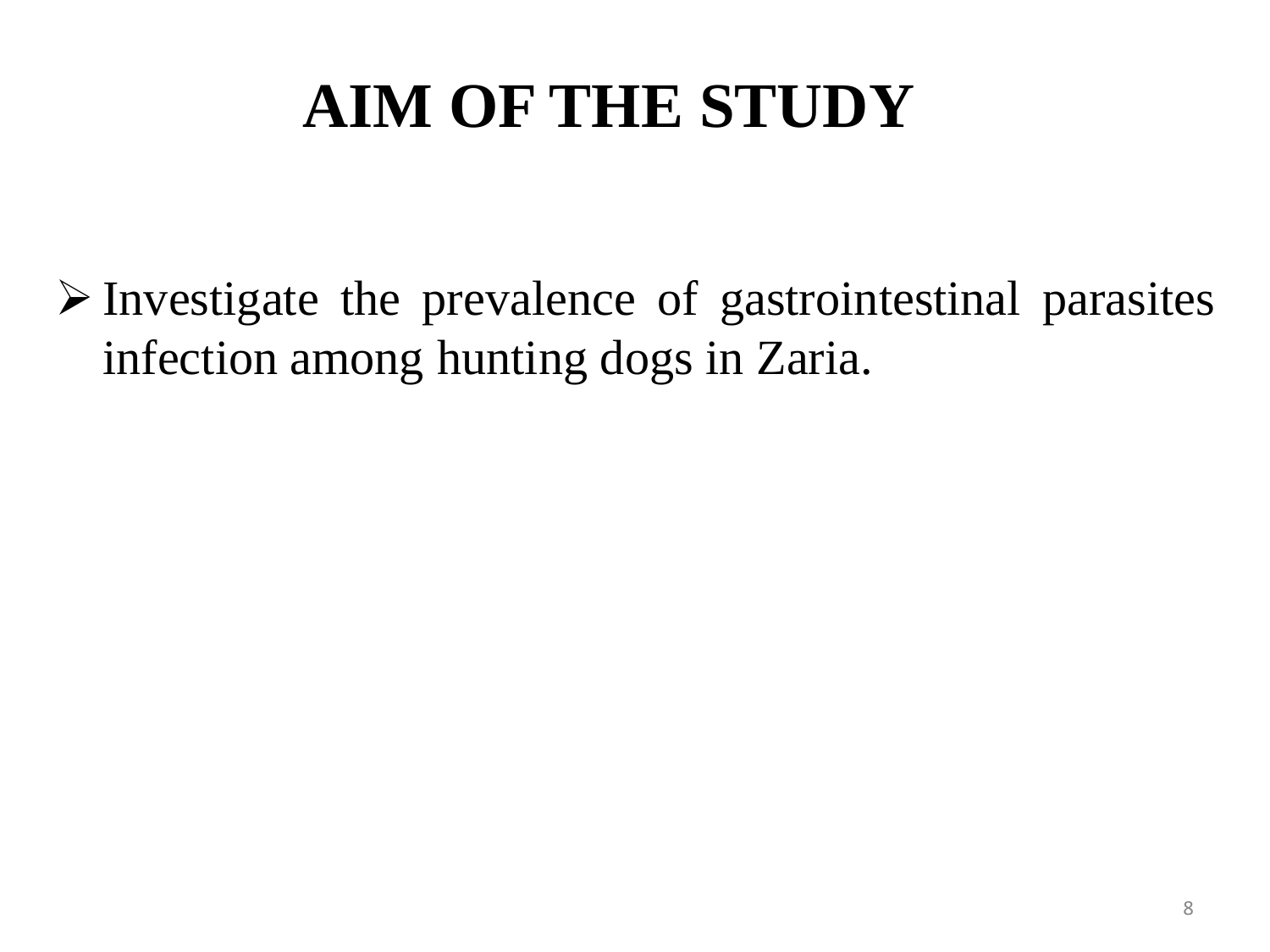### **OBJECTIVES OF THE STUDY**

 $\triangleright$  Prevalence of gastrointestinal parasitic infection among hunting dogs in Zaria

 $\triangleright$  Identify the different species of the parasites

 Determination of the association of age, sex and breed distribution with the prevalence of infection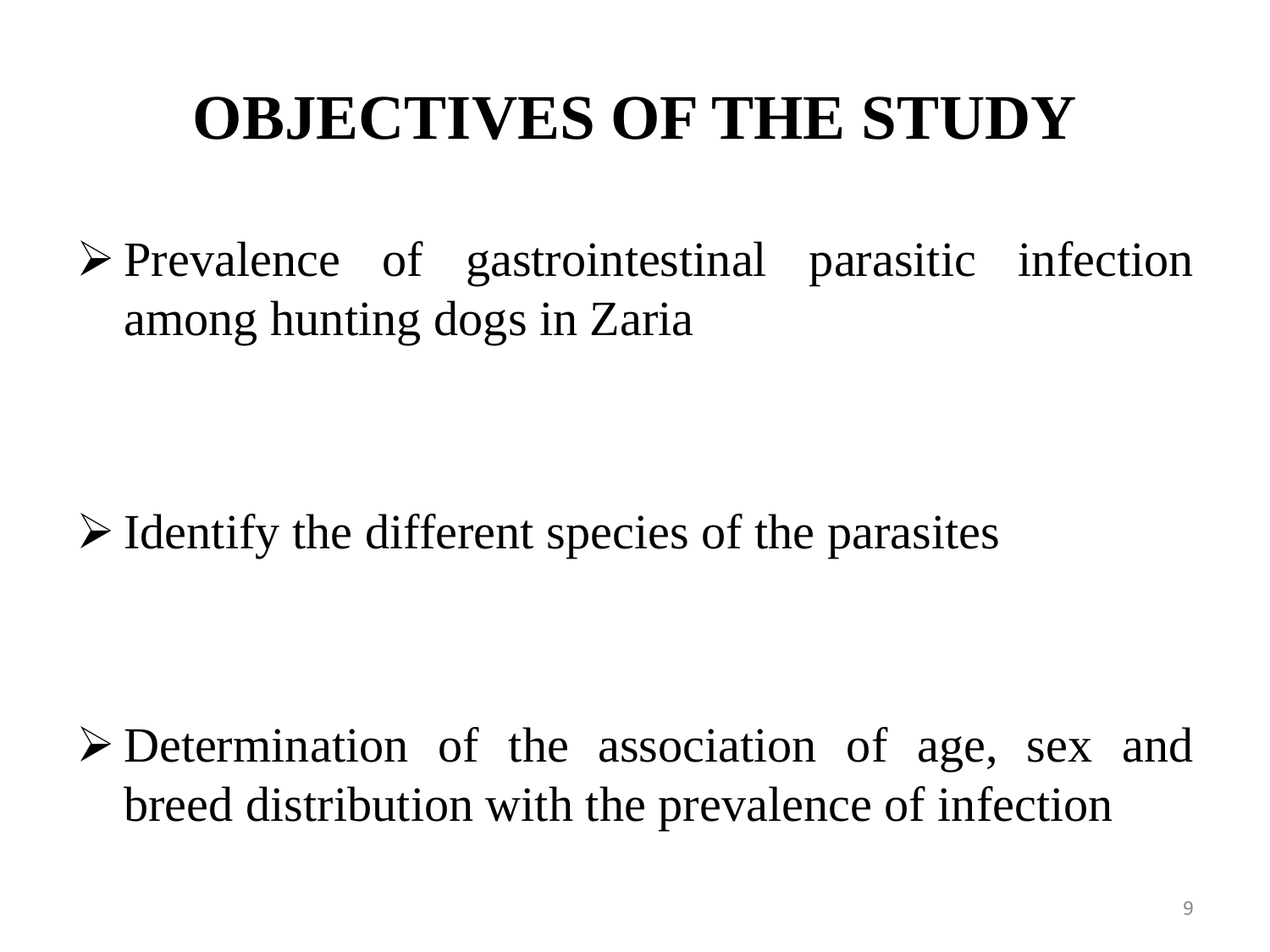## **RESEARCH HYPOTHESES**  $(H_0)$

 Gastrointestinal parasitic infection is not prevalent among hunting dogs in Zaria

 $\triangleright$  There is no significant association between the age, sex and breed of the dogs and the prevalence of canine GI parasitic infection among hunting dogs in the study area.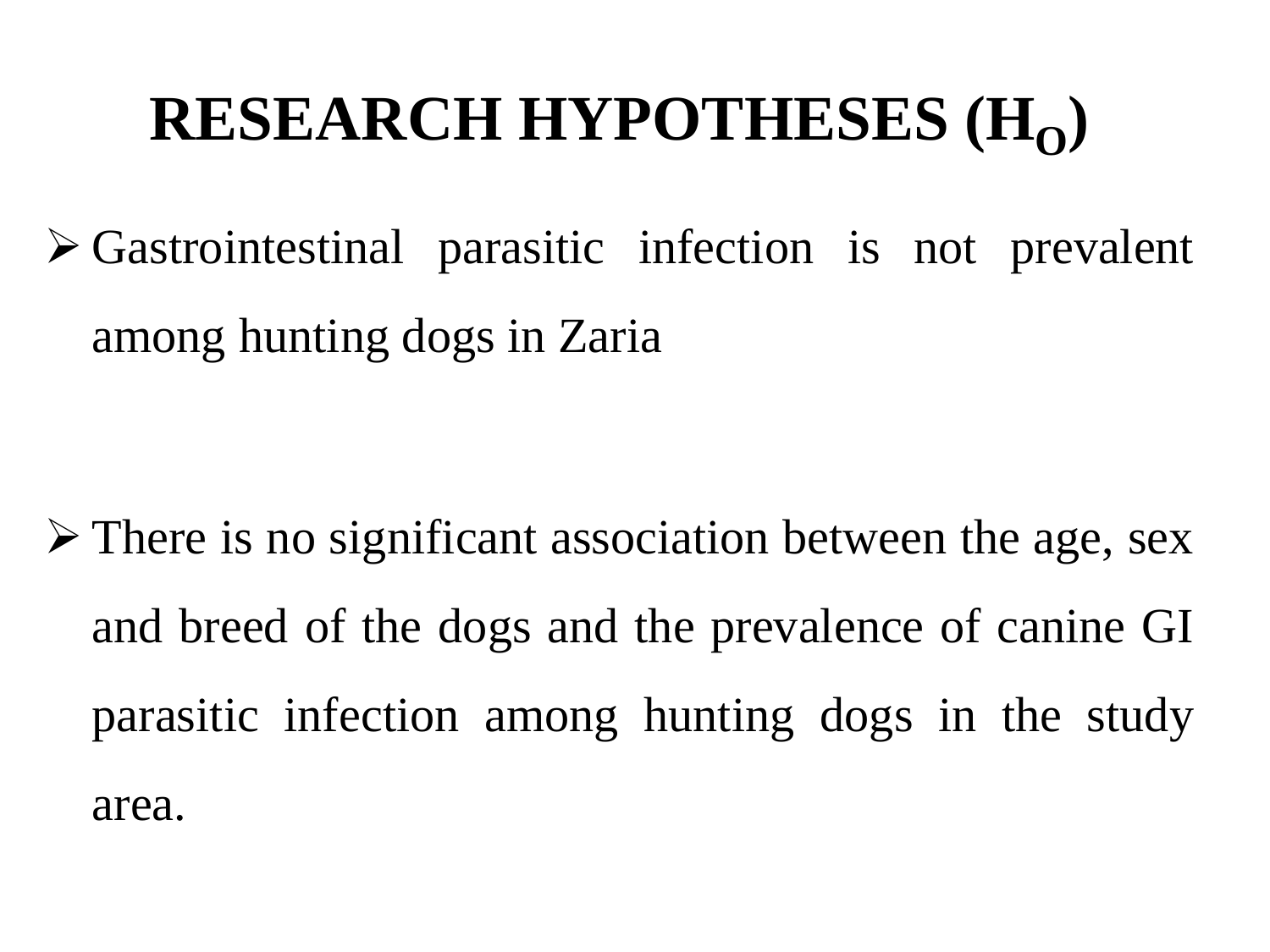#### **MATERIALS AND METHODS**

This study was carried out with the consent and full approval of the owners of the dog.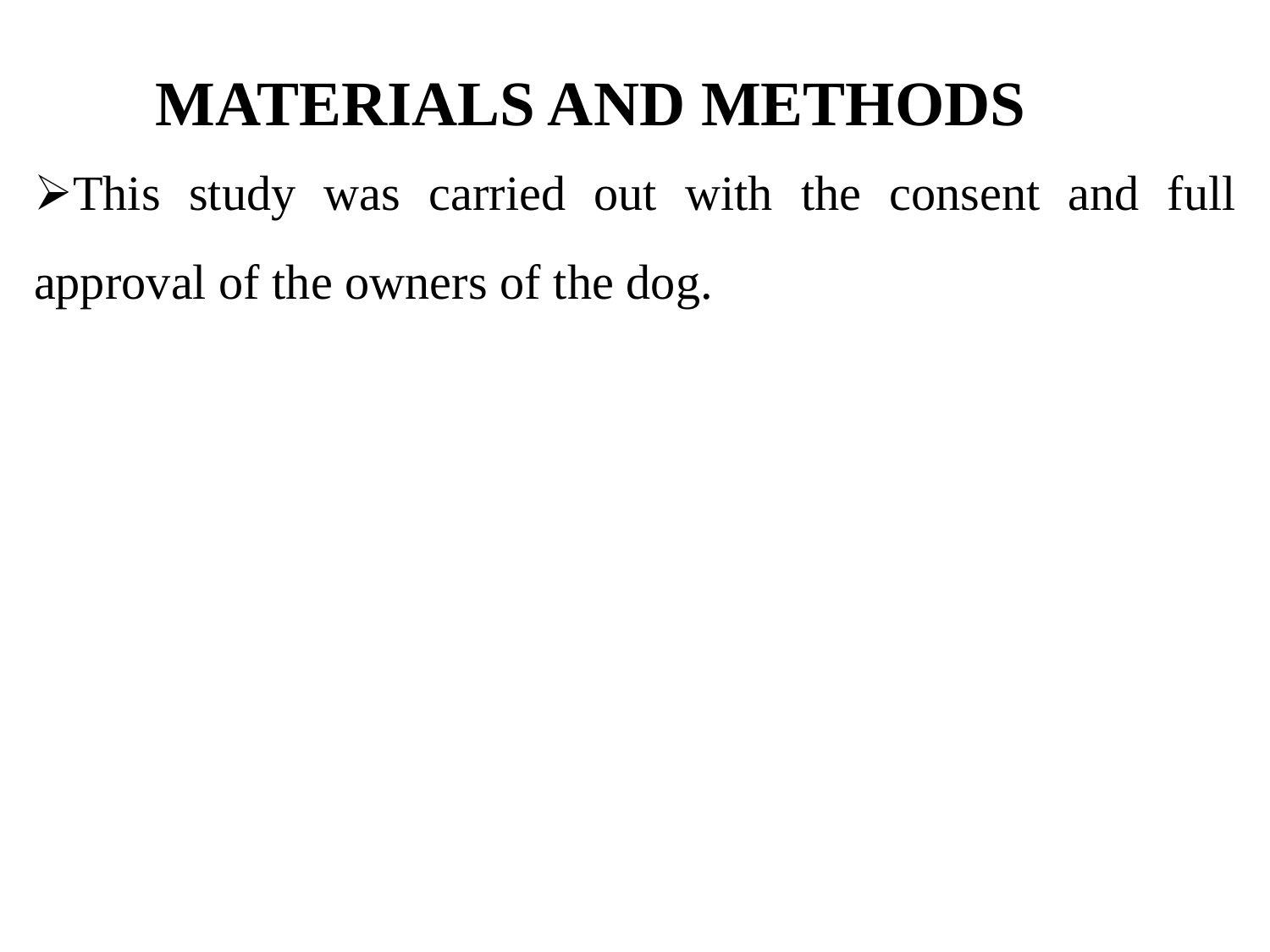#### **MATERIALS AND METHODS CONT'D**

#### **Study area**

 $\triangleright$  Zaria was the selected study area.

 Zaria is located on the geographic co-ordinates of 11°4'00'' N and 7°42'00'' E (Maplandia, 2009).

A cross sectional study was conducted from April 2015 through May 2015 to determine the prevalence of GI parasitic infection in dogs with no bias towards sex, age and breed of the dogs.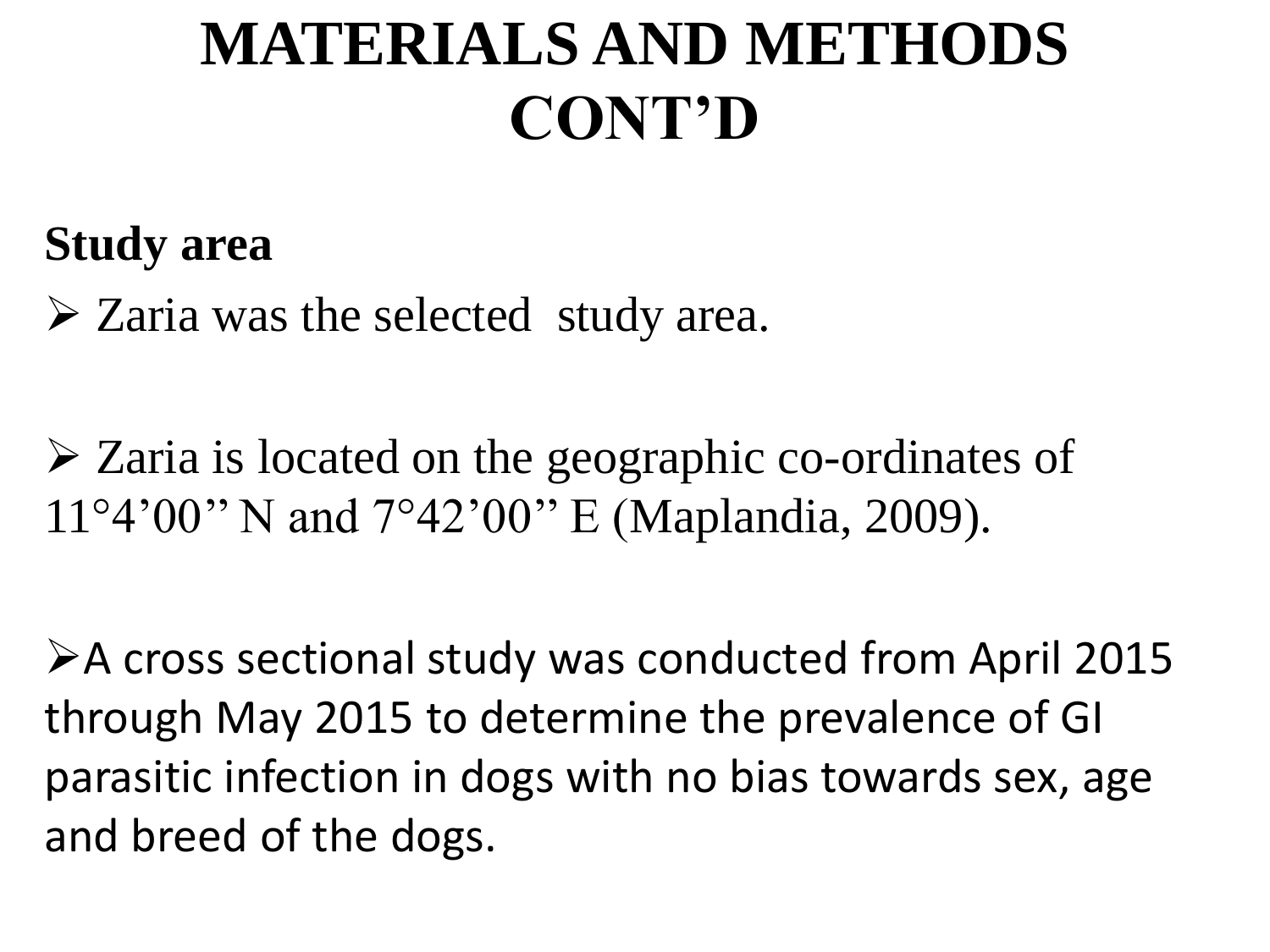### **MATERIALS AND METHODS**

Study Area

 Samaru, Hayin-dogo and Bomo village were selected as the study area and visited based on accessibility, proximity to the laboratories and high residence of hunters in the areas.

 $\triangleright$  Samples were collected by convenient sampling technique. Information including age, sex, breed, names of the dogs and owners were carefully recorded. The dogs were categorized based on age , sex and breed.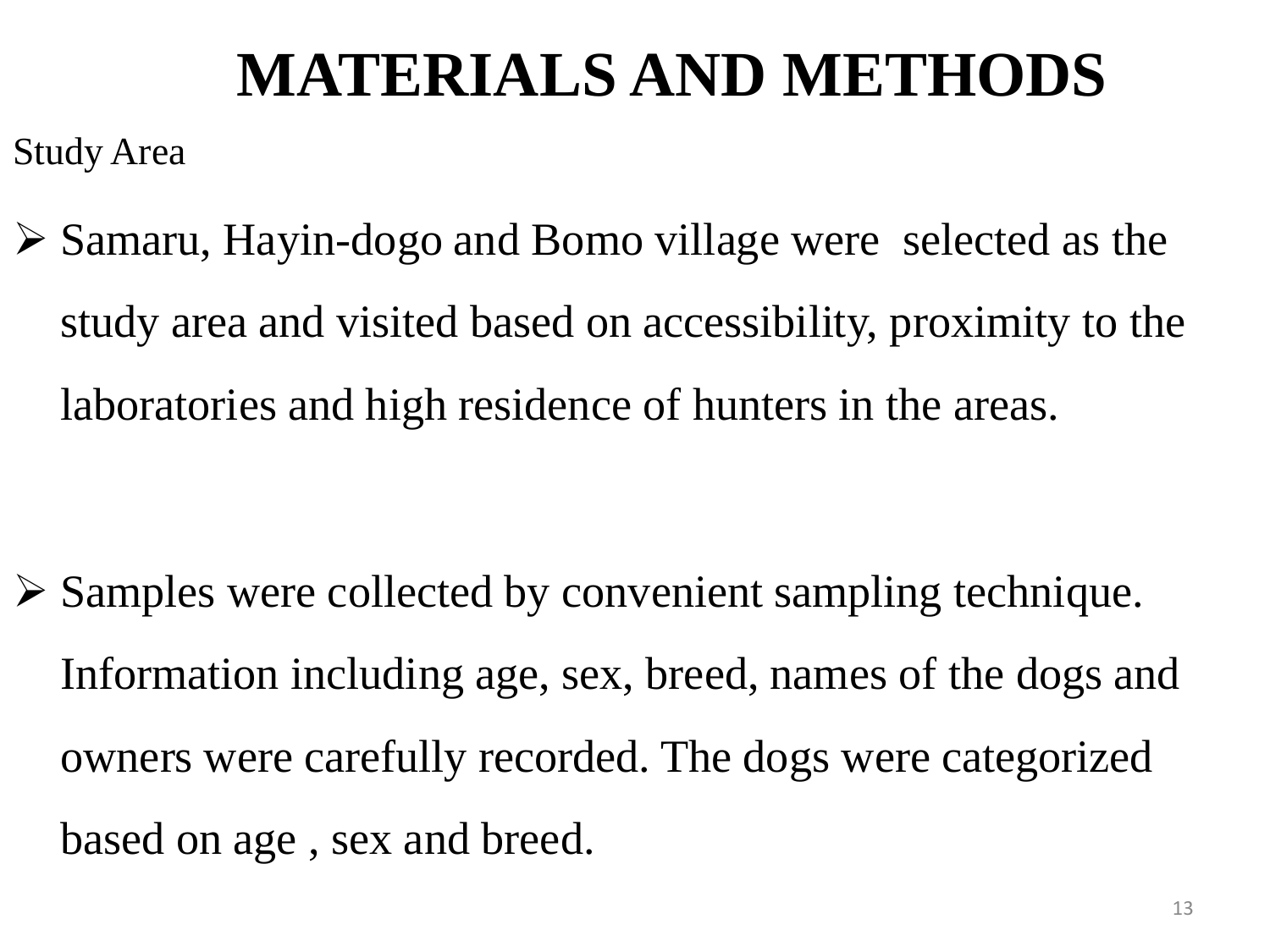## **MATERIALS AND METHODS CONTD**

*Sample size*

A total of 61 hunting dogs were sampled using convenient sampling technique.

 $\triangleright$ The choice of the dog numbers to be sampled in each study area depended largely on availability and the permission from owners to allow their dogs to be sampled.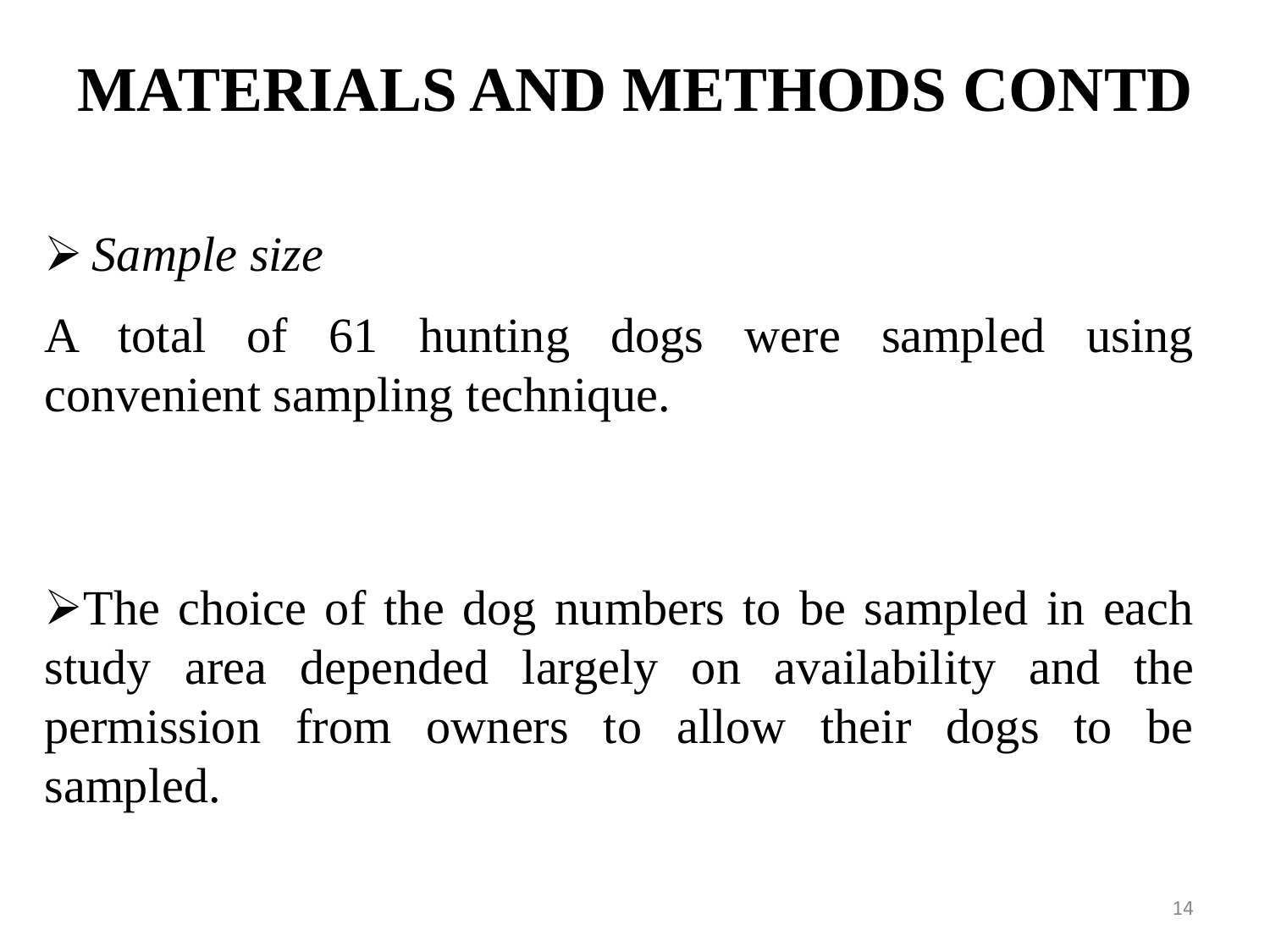#### **MATERIALS AND METHODS CONTD**

*Sample Collection*

 Faecal samples were collected from the rectum of dogs using well labeled and lubricated sterile polythene bags. The faeces were stored in the refrigerator at 4°c until processing (within 48 hours of collection).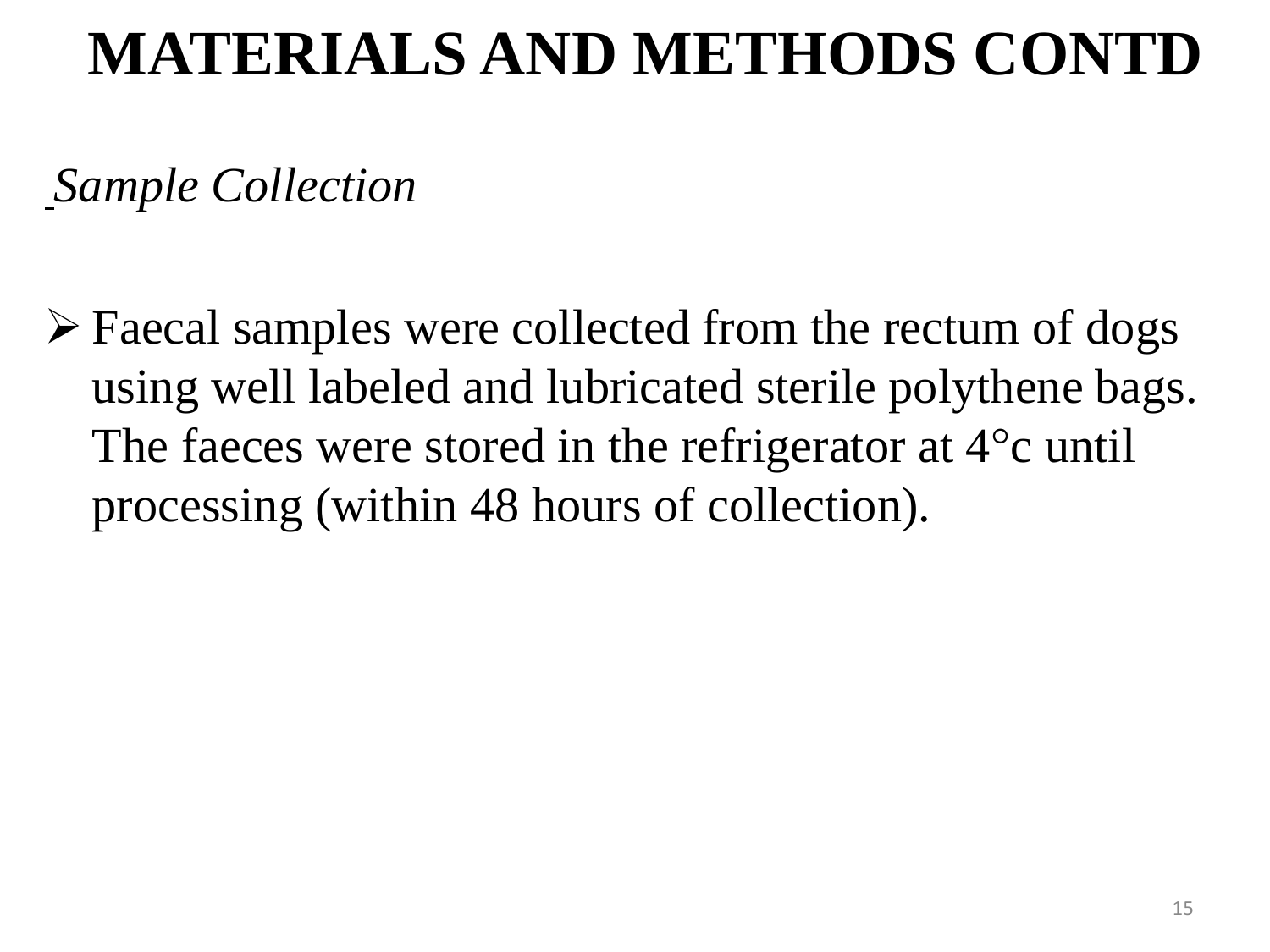#### **MATERIALS AND METHODS**

#### *Faecal examination*

- $\triangleright$  The faecal samples were processed by simple floatation methods, using sucrose/zinc sulphate mixture solution (specific gravity 1.28).
- A dog was categorized as positive if at least one egg was seen (Lorenzini *et al.,* 2007), by microscopy.
- $\triangleright$  The helminth eggs were identified based on their morphology and characteristic identification key described by Soulsby (1982), Uruquart (2003) and  $Bowman (2009).$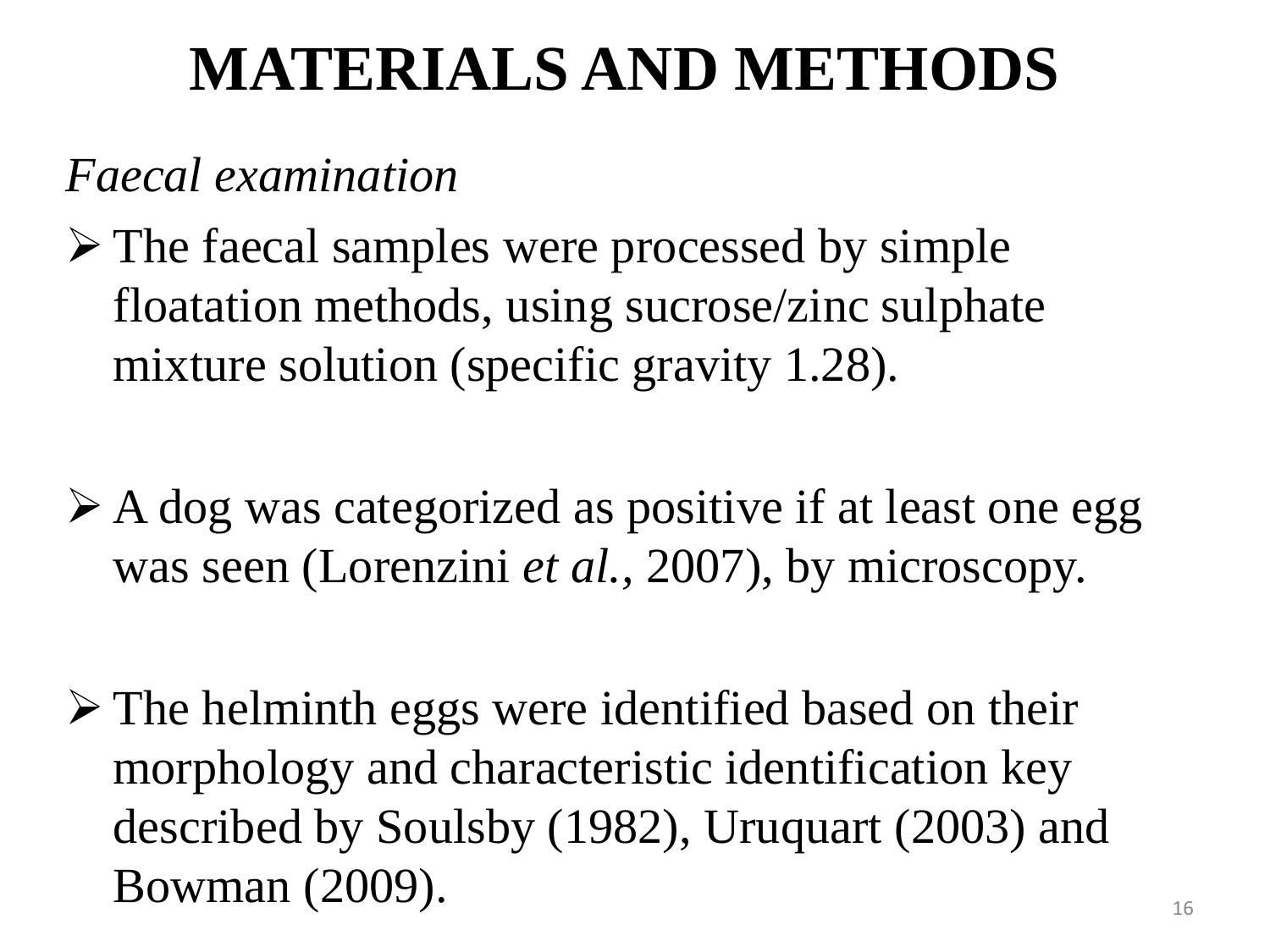#### DATA ANALYSIS

The prevalence was calculated using the formula below

#### number of infected individual x 100 number of individuals examined

 Chi-square was used to determine association between age, sex and breed, and the prevalence of GI parasitism in dogs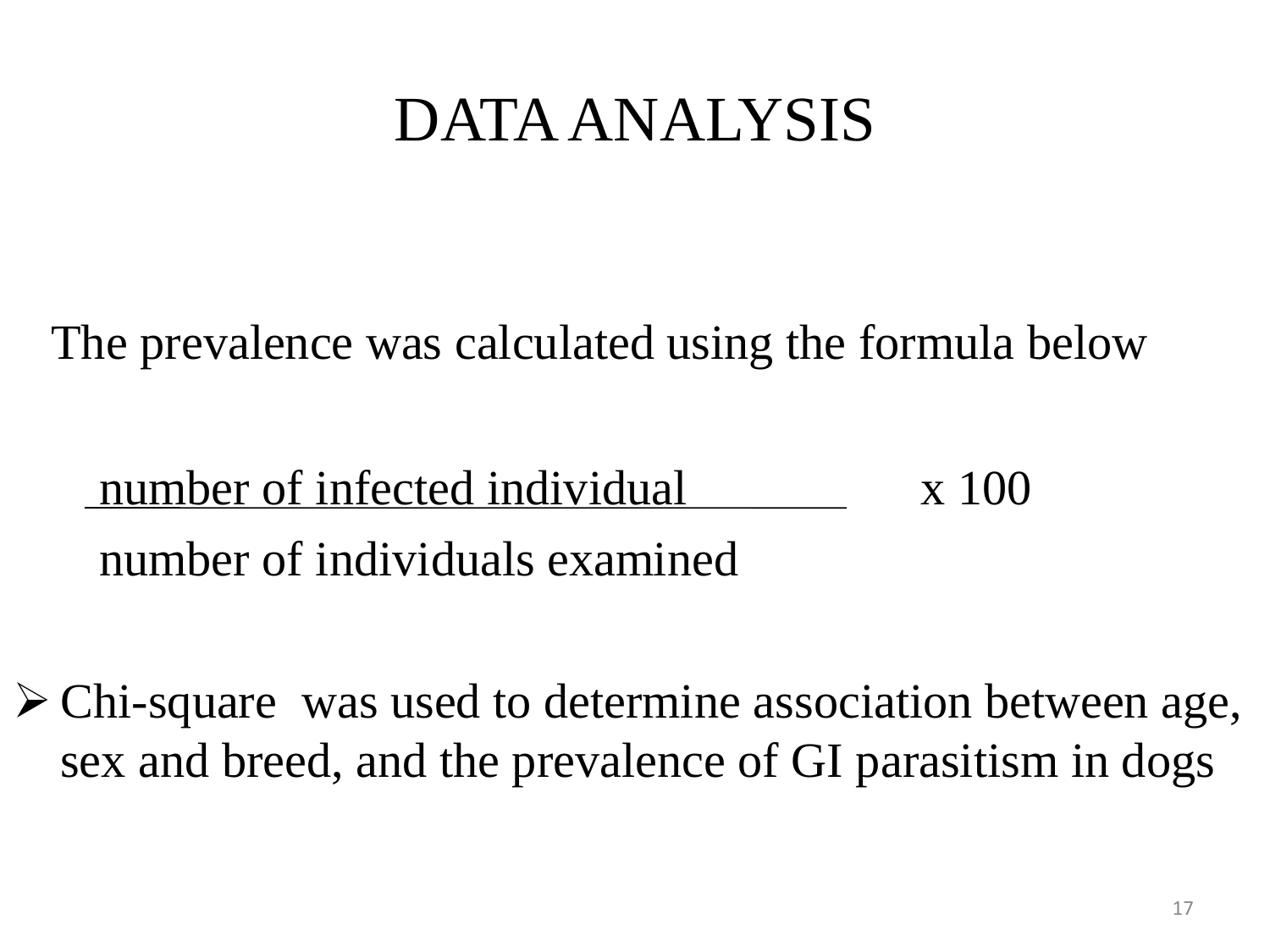# **RESULTS CONT'D**

Table 1 - Age, sex and breed distribution of the prevalence of GI parasites in hunting dogs in Zaria.

|              |    |                | No. sampled Dogs infected prevalence (%) | P value | $X^2$ |  |
|--------------|----|----------------|------------------------------------------|---------|-------|--|
| $1.$ Age     |    |                |                                          |         |       |  |
| $\leq$ lyear | 41 | 11             | 26.83                                    | 0.0899  | 4.816 |  |
| 1-3 years    | 10 | $\overline{2}$ | 20.0                                     |         |       |  |
| $>$ 3years   | 10 | 6              | 60.0                                     |         |       |  |
| <b>Total</b> | 61 | 19             | 31.15                                    |         |       |  |
|              |    |                |                                          |         |       |  |
| 2. Sex       |    |                |                                          |         |       |  |
| Male         | 39 | 10             | 25.64                                    | 0.2163  | 1.529 |  |
| Female       | 22 | 9              | 40.91                                    |         |       |  |
| <b>Total</b> | 61 | 19             | 31.15                                    |         |       |  |
| 3. Breed     |    |                |                                          |         |       |  |
| Local        | 48 | 13             | 27.08                                    | 0.1878  | 1.735 |  |
| Cross        | 13 | 6              | 46.15                                    |         |       |  |
| <b>Total</b> | 61 | 19             | 31.15                                    |         |       |  |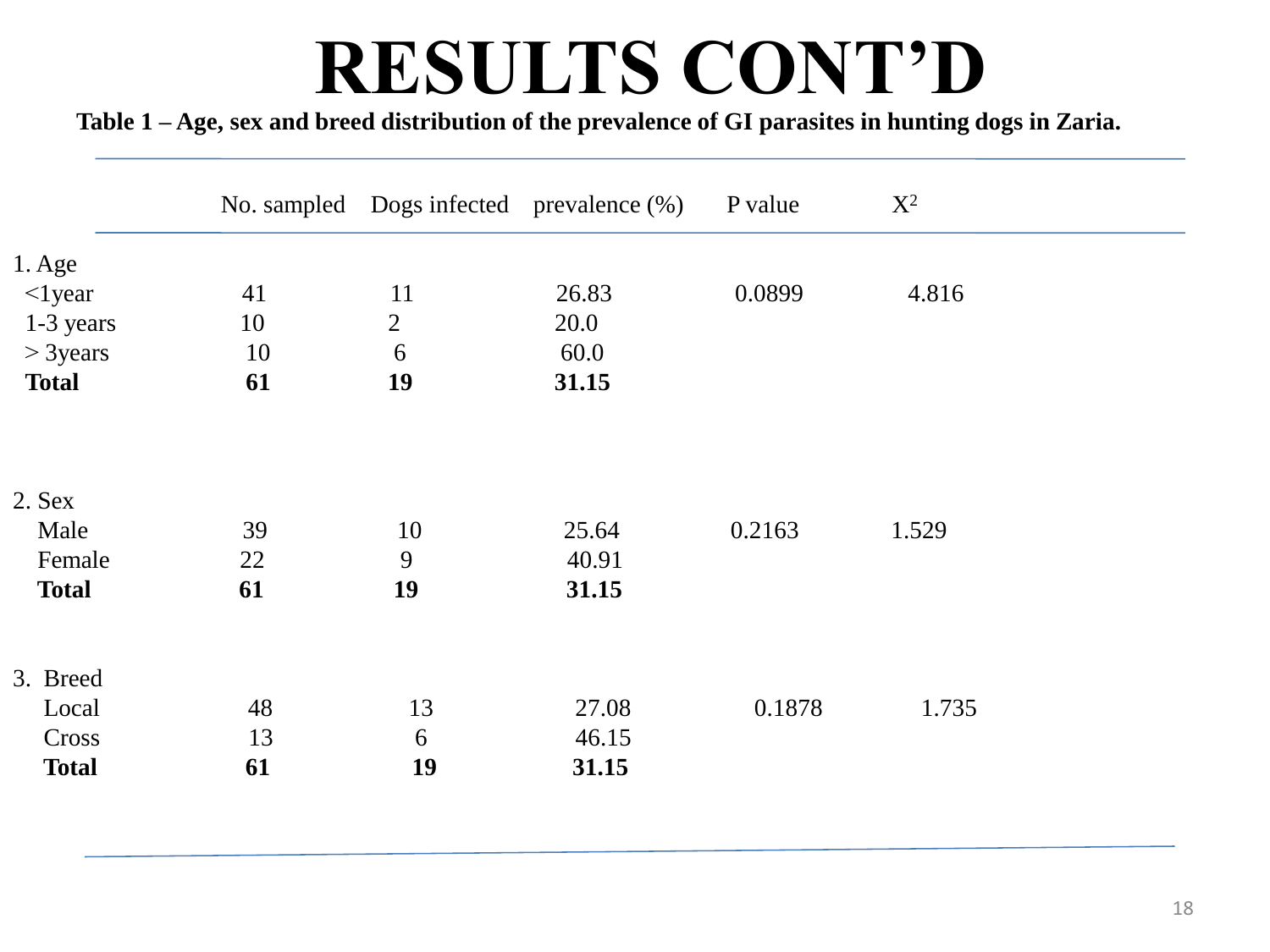## **RESULTS**

*Sample Demographics*

- $\triangleright$  Age, sex and distribution of the sampled dogs is indicated in Table 1
- However the sex, breed and age distribution of the prevalence of GI parasitic infection in this survey was found to be statistically Insignificant ( $P > 0.05$ )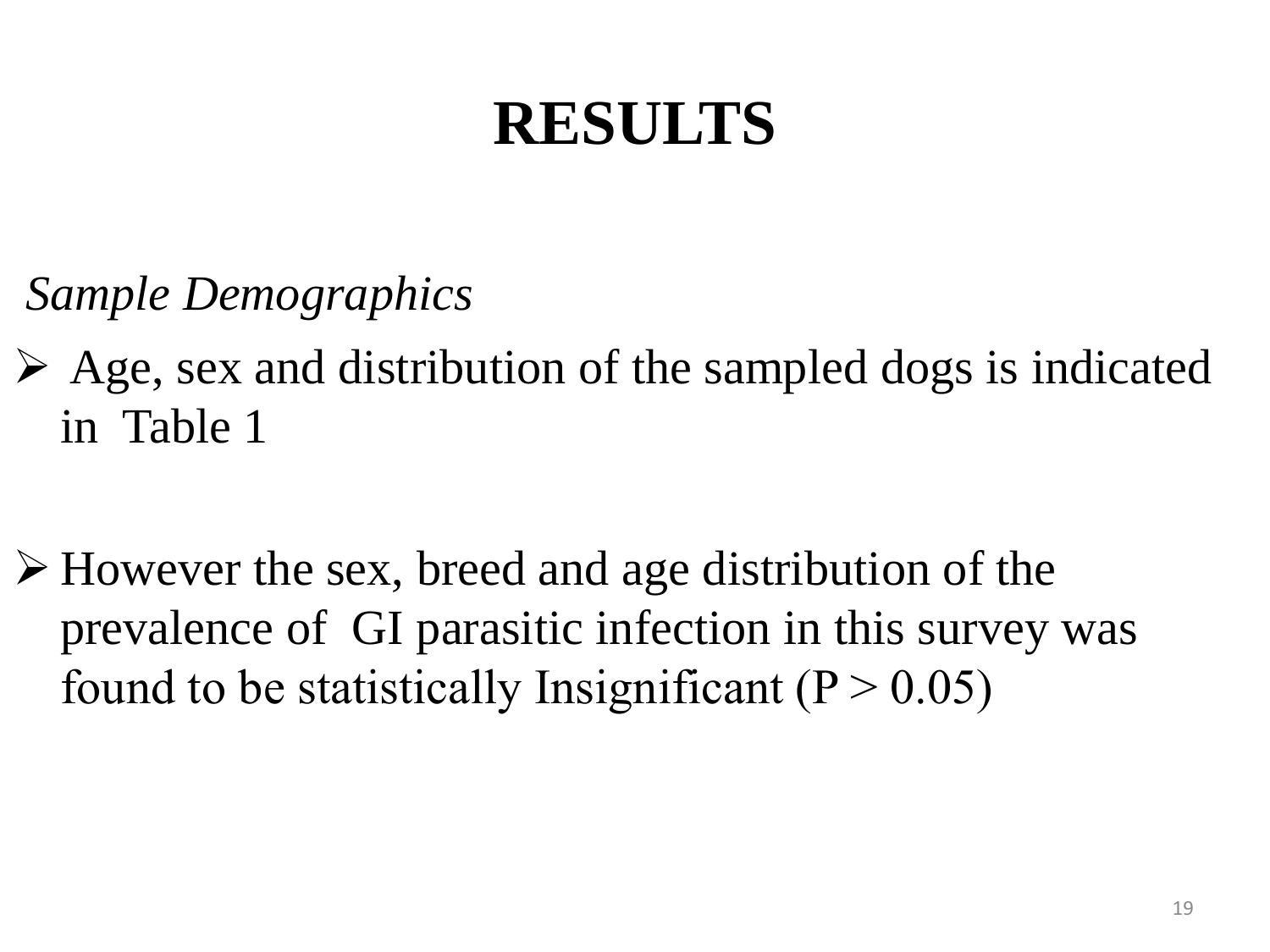

Fig. 2: Prevalence of gastrointestinal parasites in hunting dogs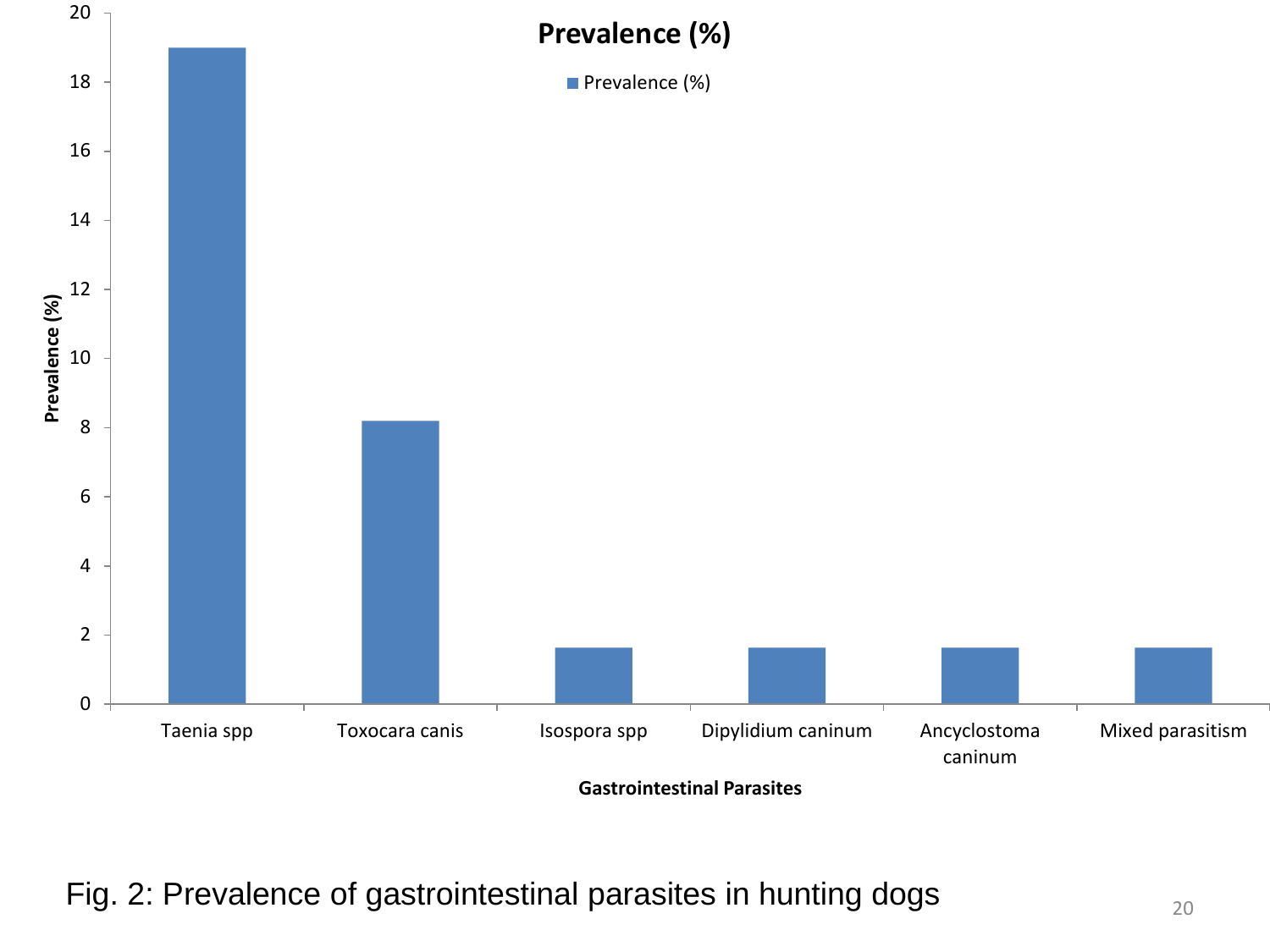#### **DISCUSSION**

> This study reported prevalence of gastrointestinal parasitism for the first time in hunting dogs in Zaria.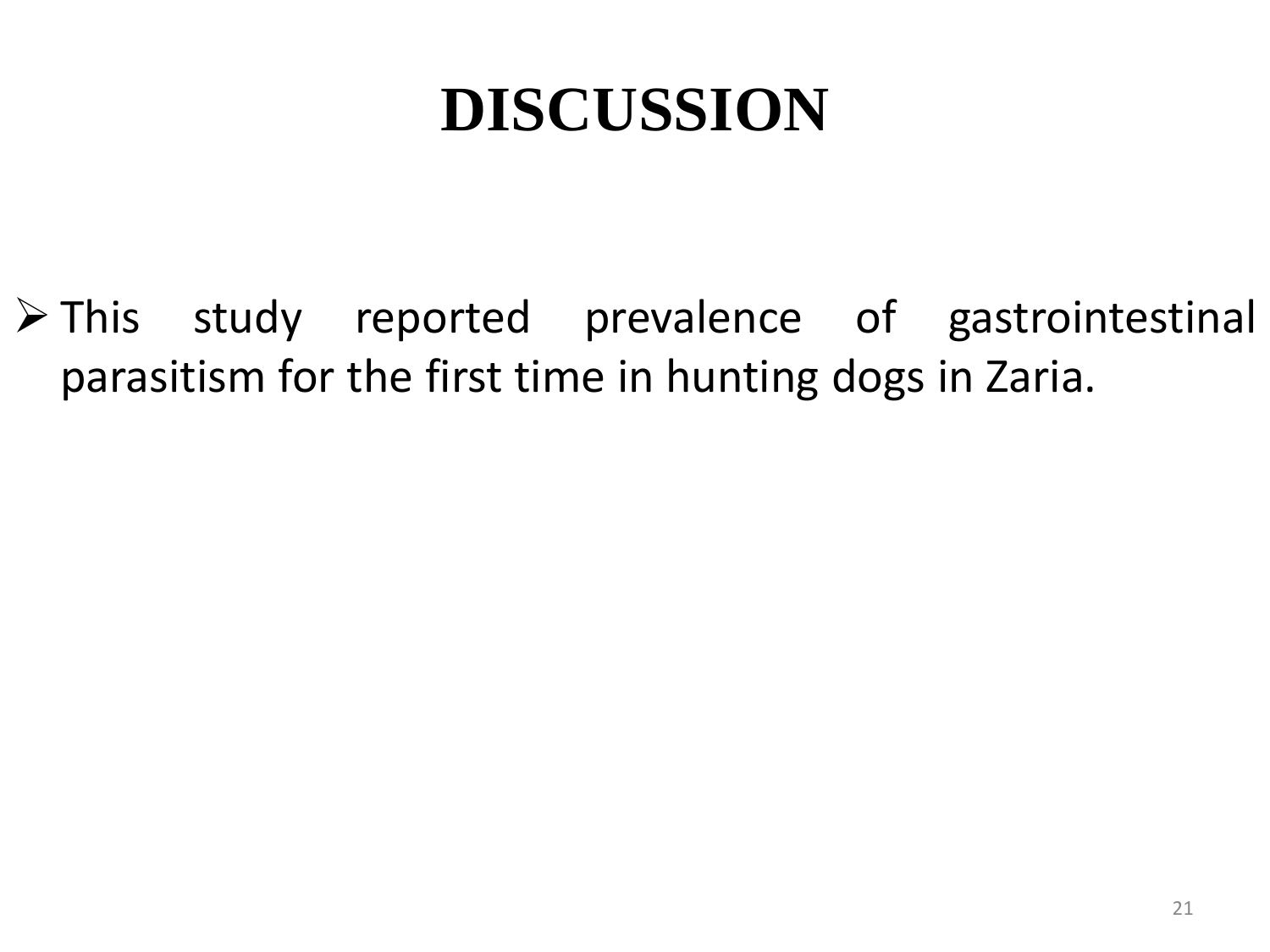# CONCLUSION

 The presence of *Dipylidium caninum*, *Toxocara canis* and *Ancyclostoma caninum* among hunting dogs is of great importance since these parasites are well recognized zoonotic agents, which may constitute significant public health risk due to the frequent contact between humans and dogs.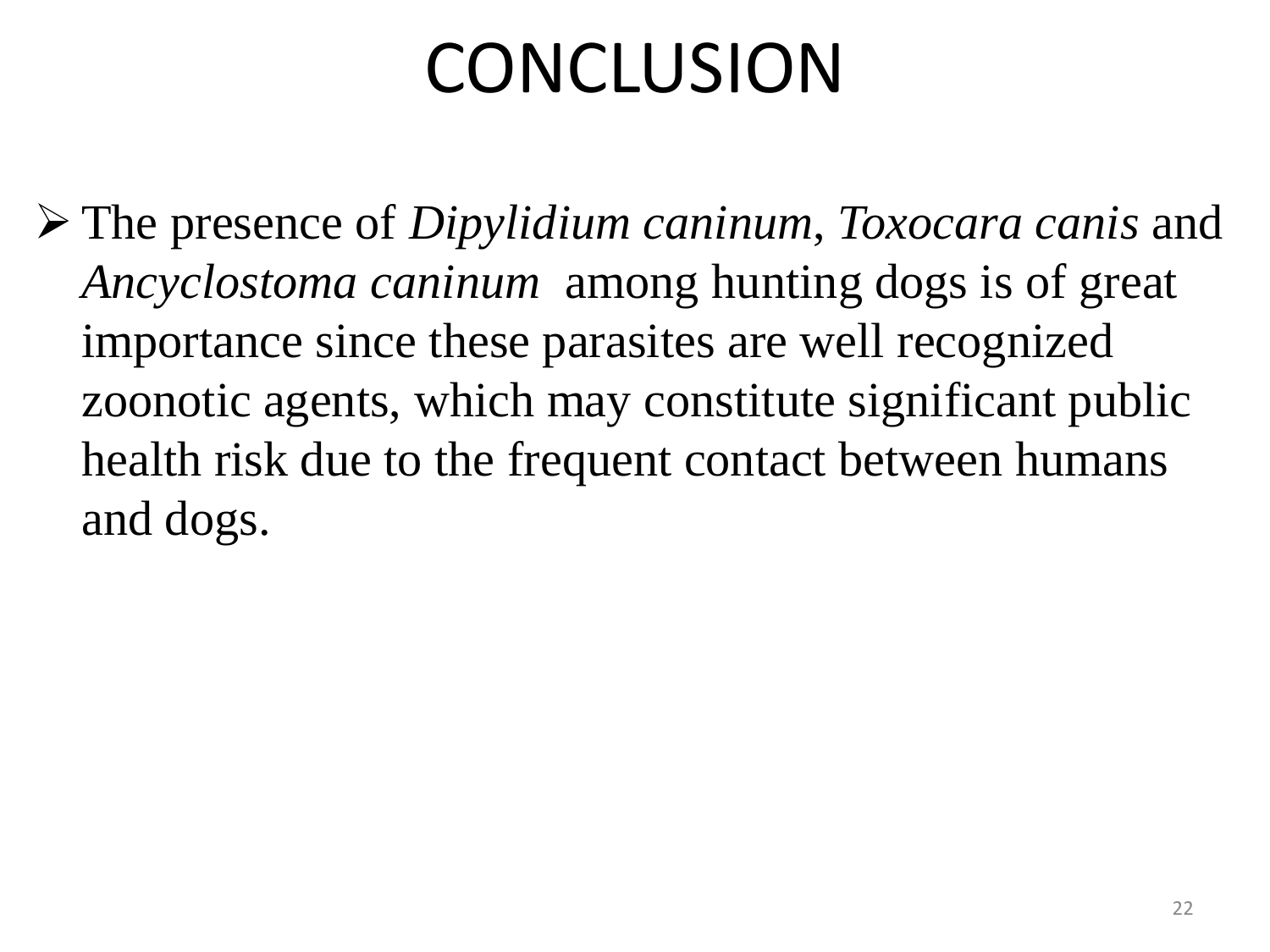## **RECOMMENDATIONS**

- Further investigation should be conducted in order to put appropriate control and preventive measures in place.
- Relevant agencies should embark on mass enlightenment of hunters and dog keepers on the role of dogs in disease transmission
- $\triangleright$  Need to take their dogs for periodic veterinary check up and treatment.